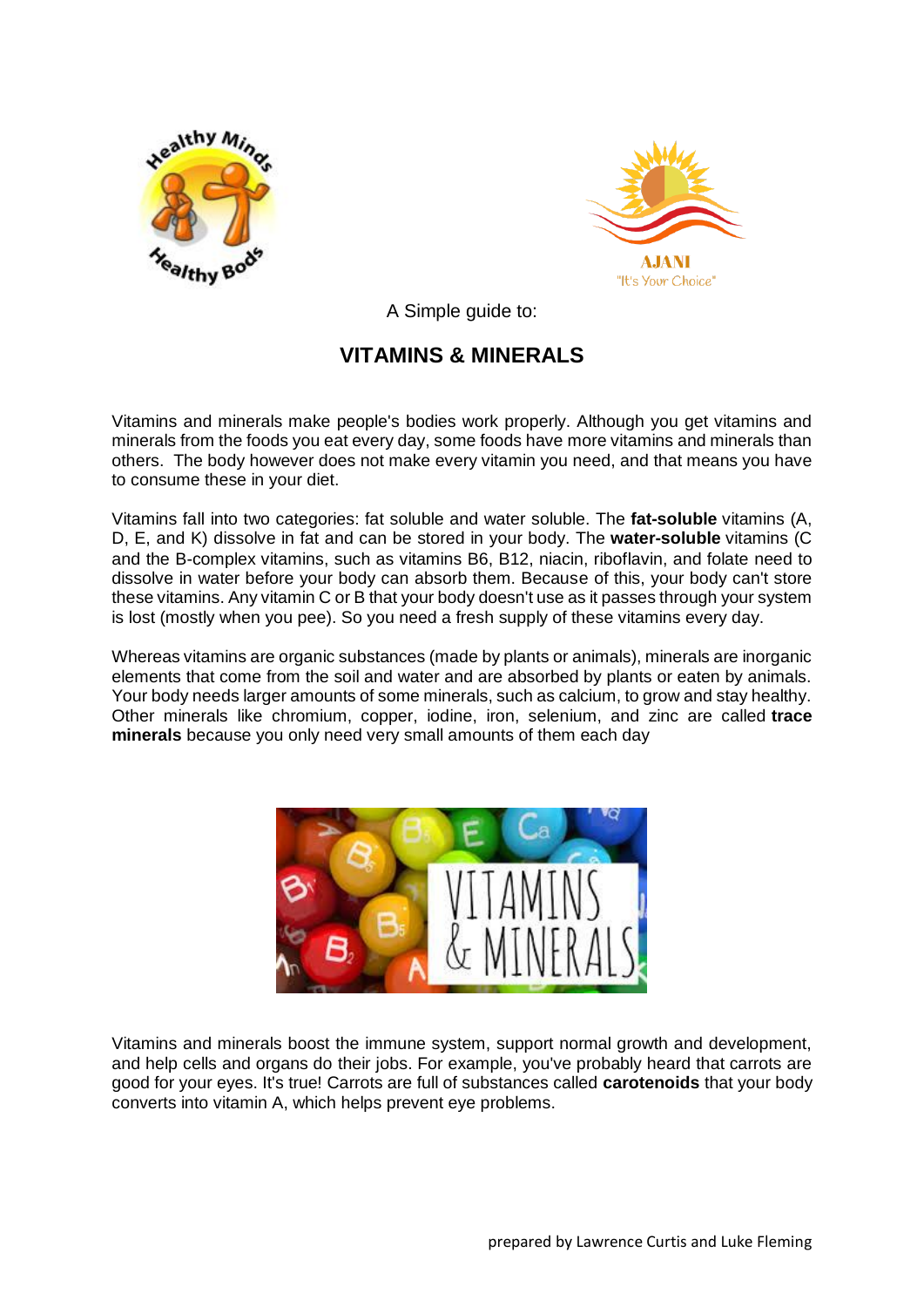Another vitamin, vitamin K, helps blood to clot (so cuts and scrapes stop bleeding quickly). You'll find vitamin K in green leafy vegetables, broccoli, and soybeans. And to have strong bones, you need to eat foods such as milk, yogurt, and green leafy vegetables, which are rich in the mineral calcium

The body needs a variety of vitamins and minerals to grow, develop, and stay healthy.

Eating a variety of foods is the best way to get all the vitamins and minerals you need each day, as well as the right balance of carbohydrates, proteins, fats, and calories. Whole or unprocessed foods, like fresh fruits and vegetables, whole grains, low-fat dairy products, lean meats, fish, and poultry, are the best choices for providing the nutrients your body needs to stay healthy and grow properly.

It's OK to eat foods like potato chips and cookies once in a while, but you don't want to overdo high-calorie foods like these that offer little nutritionally.

To choose healthy foods, check food labels and pick items that are high in vitamins and minerals. For example, if you're choosing beverages, you'll find that a glass of milk is a good source of vitamin D and the minerals calcium, phosphorous, and potassium. A glass of coke, on the other hand, doesn't have any vitamins or minerals.



You can also satisfy your taste buds without sacrificing nutrition while eating out: Vegetable pizzas or fajitas, sandwiches with lean cuts of meat, fresh salads, and baked potatoes are just a few delicious, nutritious choices.

If you're a vegetarian, you'll need to plan carefully for a diet that offers the vitamins and minerals found primarily in meats. The best sources for the minerals zinc and iron are meats, fish, and poultry. However, you can get zinc and iron in dried beans, seeds, nuts, and leafy green vegetables like kale.

Vitamin B12, which is important for manufacturing red blood cells, is not found in plant foods. If you don't eat meat, you can find vitamin B12 in eggs, milk and other dairy foods, and fortified breakfast cereals. Vegans (vegetarians who eat no animal products at all, including dairy products) may need to take vitamin supplements.

If you're thinking about becoming a vegetarian, talk to your doctor or a dietitian about how to plan a healthy, balanced diet.